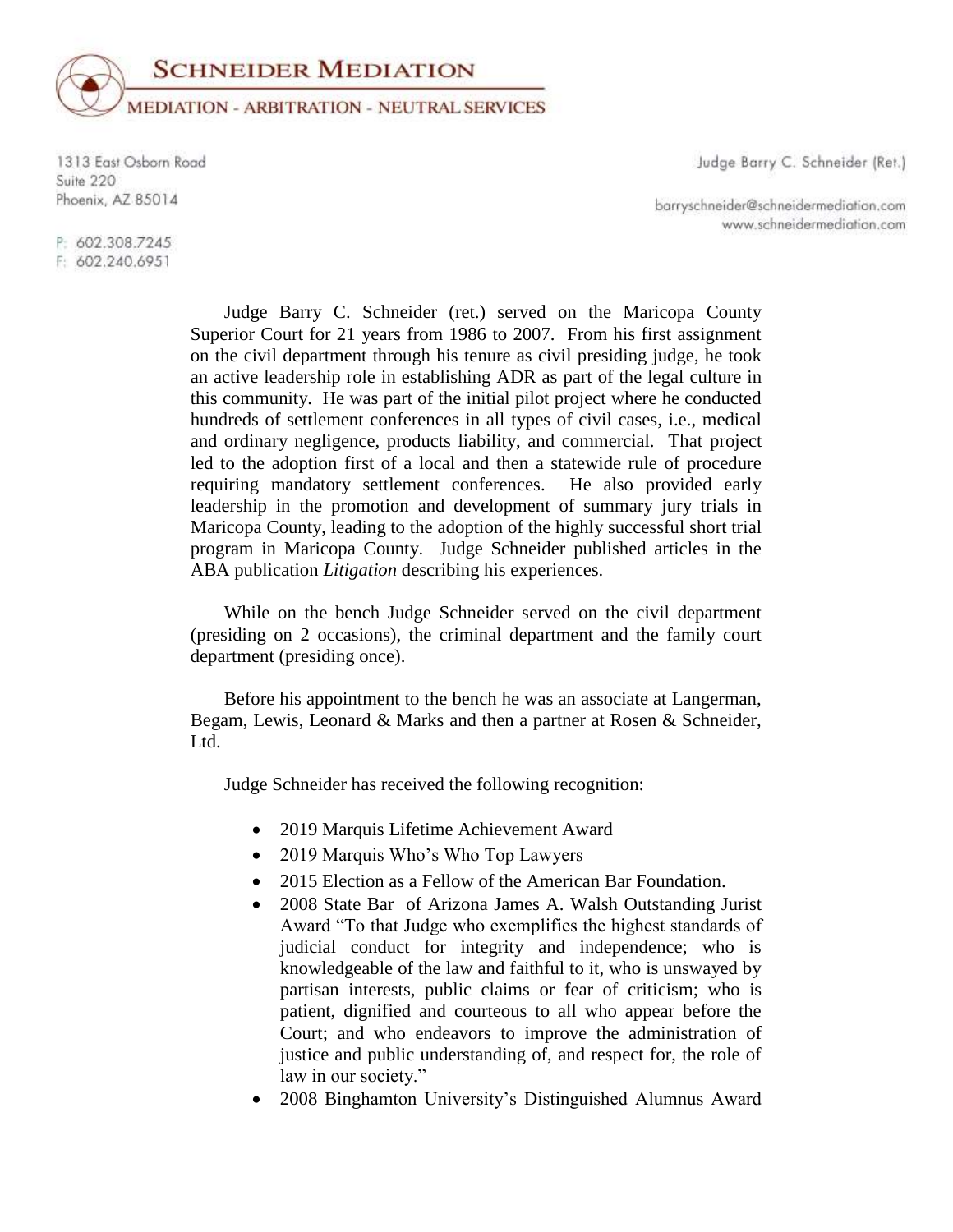for Public Service in recognition that Judge Schneider has "worked to better equip jurors, make the courtroom a place for learning, and better connect the legal process with those who play integral roles within it."

- 2002 State Bar of Arizona President's Award given, at the discretion of the President of the State Bar of Arizona to one "who has contributed enormous effort towards the furtherance of the president's goals and priorities…"
- 2002 American Board of Trial Advocates (local chapter) Judicial Officer of the Year Award.
- 1997 Maricopa County Bar Association Henry S. Stevens Award as the Outstanding Judge for 1997.

Judge Schneider contributed to the court and the legal community by serving on the following:

- Dispute Resolution Task Force of the Commission on the **Courts**
- Adjunct Professor at Phoenix School of Law and Sandra Day O'Connor School of Law (ASU)
- Faculty at Arizona College of Trial Advocacy and Arizona Judicial College
- State Bar of Arizona Consumer Protection Committee (Chair)
- State Bar of Arizona Unauthorized Practice of Law Advisory Committee (Chair)
- State Bar of Arizona Civil Jury Instruction Committee
- State Bar of Arizona Civil Practice and Procedure Committee
- Maricopa County Bar Association Bench/Bar Committee (Chair)
- Maricopa County Bar Foundation Board of Directors
- Judicial Ethics Advisory Committee
- Arizona Supreme Court Committee on the Superior Court (Chair)
- Arizona Judicial Council
- Arizona Supreme Court Committee on More Effective Use of Juries
- Arizona Supreme Court Committee on Criminal Justice
- Arizona Supreme Court Committee to Study Family Issues in the Courts (Chair)
- State-Federal Judicial Council
- Child Support Coordinating Council
- Domestic Relations Reform Subcommittee.